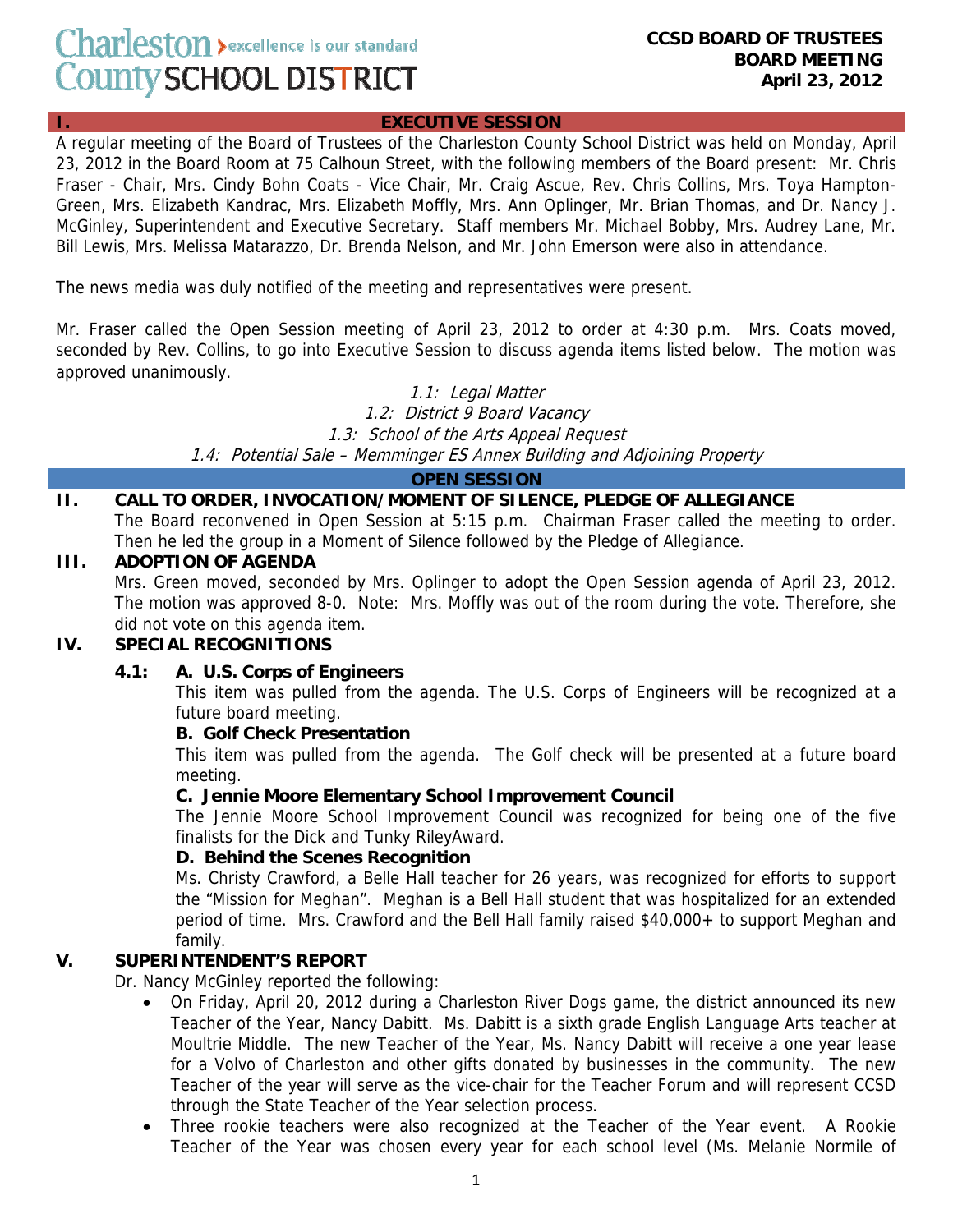Ladson Elementary, Mr. John Allen of Cario Middle, and Mr. Benjamin Rupp of Wando High). These individuals were recognized their outstanding achievements and performance as new professional educators.

- Today Dr. McGinley spent the day with Secretary of Education Dr. Nick Zais regarding failing high schools—Burke, North Charleston and Stall High. Dr. Zias spoke with Principals, Associate Superintendents and Dr. McGinley about how the state could assist the district in turning these schools around. Staff will bring more information back to the board as it becomes available.
- While there is a three week delay before next board meeting, Dr. McGinley said at the State of the Schools Address event, the district will publicly launch Vision 2016.
- Last week was National Volunteer Appreciation Week. Dr. McGinley thanked the district's 6,000 volunteers for working in CCSD schools on a regular basis.
- This week is Administrative Professionals Week. Appreciation was extended to approximately 150 bookkeepers, secretaries, administrative assistants, and others working in this capacity.
- At the upcoming Division of Operations Recognition Banquet Classified employees will be honored and recognized.
- This Saturday, the Fourth Annual Superintendent's Cup Tournament will be held. Sixty-six schools have teams and will participate in the event. This event kicks off Teacher Appreciation Week.
- Condolences to Mr. Ascue who has death in the family.

Mrs. Kandrac suggested the Superintendent extend condolences to Mrs. Moffly and Mrs. Oplinger on the loss of their mothers.

Mrs. Kandrac asked Dr. McGinley where funds came from for repairs in the board room and the cost. Mr. Bobby said the project was funded through the current of Fixed Cost of Operations in the current year budget. He said \$9,000 carpet and \$12,000 counters in bathrooms. Mrs. Kandrac also asked about the cost for painting and new cabinetry. Mr. Bob said the work was done by district staff and he would provide repair costs to the board.

Mrs. Kandrac asked about traffic accident and individual involved and when the information would be available. Dr. McGinley said would provide after the meeting.

# **VI. VISITORS, PUBLIC COMMUNICATIONS**

Since there were 36 signed up it was determined that each would get 2 minutes to address the board. Mr. Fraser asked individuals to limit remarks.

- 1. Mr. Patrick Hayes asked the board to restore teacher salaries. Mr. Hayes said previous furloughs and freezing of step increases contributed to lowering teacher pay in Charleston County and said he would make more money working for Dorchester County. He mentioned the additional demands of Vision 2016 then urged the board to consider a pay increase for teachers in the 2012- 2013 budget. A petition with signatures of residents that support restoring teacher salaries was presented to the board.
- 2. Mr. John Winchester complimented Dr. McGinley and staff on the conservation and wildlife program at West Ashley High. He suggested the program be expanded to other high schools. Mr. Winchester, who served on the Sullivan's Island Planning Community, said only a few residents of Sullivan's Island expressed concerns about rebuilding Sullivan's Island Elementary on the island. However, some residents expressed concerns about the size of building on a small environmentally fragile site. The citizens presented the town of Sullivan's Island petition to the town has been ignored. He urged board to reconsider the SIES proposal.
- 3. Ms. Susan Middaugh, a Sullivan's Island resident and Sullivan's Island Elementary School parent, addressed the board about SIES. Ms. Middaugh said plans to rebuild the school were dealt with very openly. During the election, Town Council members that supported building the new SIES for 500 students received the highest votes. Town Council willingly answered questions and provided multiple opportunities for citizens to participate in the design process. The school size is appropriate for the number of students agreed on and the curriculum. Many Sullivan's Island residents support a building for 500 students, the building size, and the curriculum.
- 4. Mr. Steve Rapchick commented on the limited amount of time board members have to review and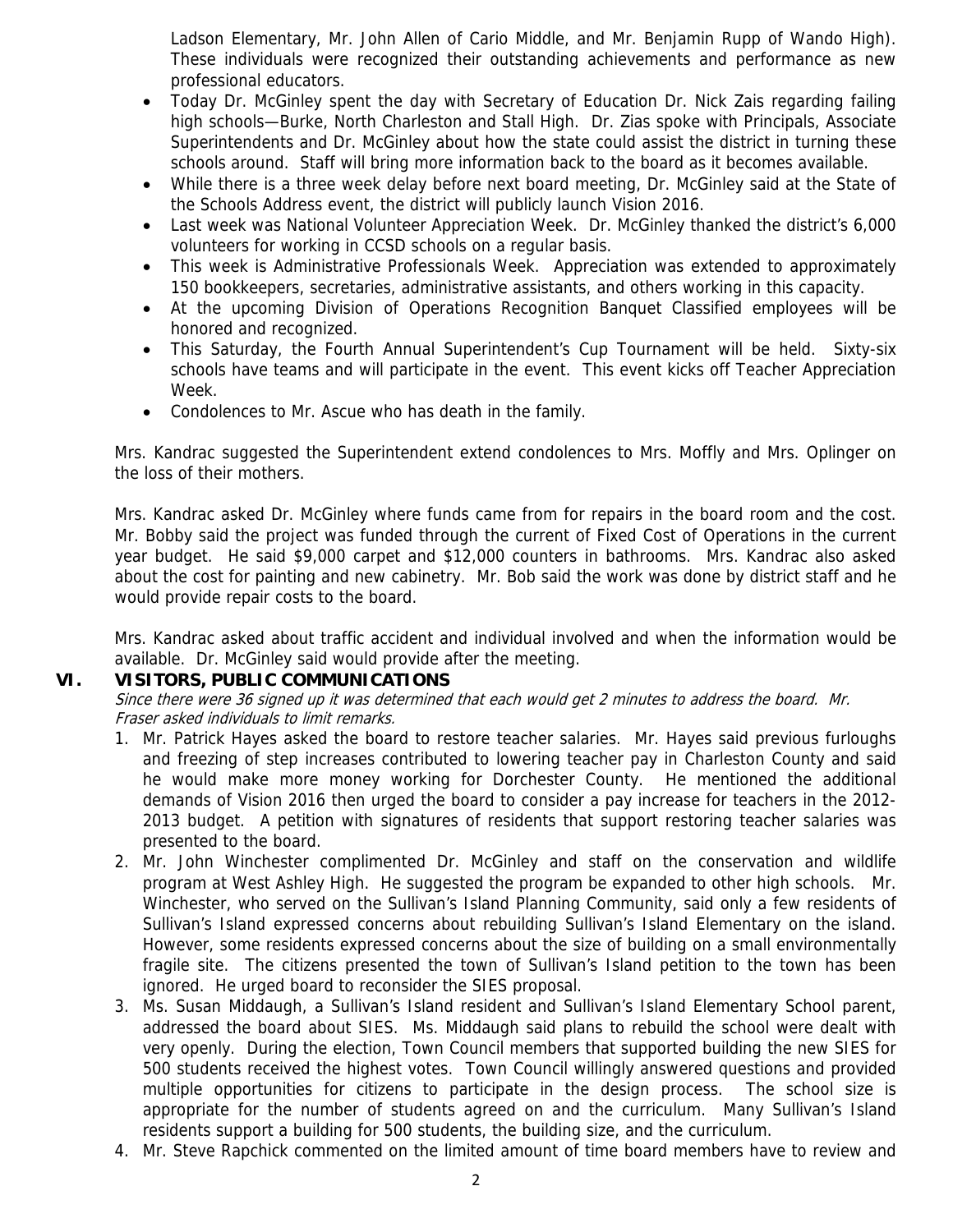make decisions on board-related information provided by administration. Those who voted for current Board Members expect them to be good stewards of public dollars and make good decisions. He urged the board to represent the citizens that voted them in office and be mindful that administrators have their own agenda.

- 5. Mr. Jon Butzon asked which children in Charleston County were more deserving of highly effective teachers and good schools. After someone in the audience answered "all", he then asked if any child was entitled to a good education from a highly effective teacher in a good school than another child. Mr. Butzon urged the board to reconsider the proposed transfer policy and what the priorities are as it relates to children and education. He recommended the board return the policy to the Policy Committee.
- 6. Mr. Billy Want, a professor at the Charleston School of Law, addressed the board regarding petition citizens that brought against the Sullivan's Island Town Council asking them to reconsider the size of SIES. Mr. Want said Town Council is legally bound to honor petition within nine months. However, if refused citizens will bring lawsuit to petition a referendum. After the vote, it is likely, the school won't be built. He suggested the town proceed with the referendum to avoid a lawsuit. Otherwise, money and time will be wasted. Mr. Want urged the board not to proceed with the SIES project until the town has held a legal referendum. Mr. Want said he teaches land use law and the reason provided by the Town Council is not valid.
- 7. Mr. Eddie Fava, a Sullivan's Island resident and former City Council member, said the building proposed for SIES is out of character for the location. He urged the board to encourage town to identify a more suitable location or allow for a referendum.
- 8. Ms. Kathleen Post, one of the individuals responsible for the SIES referendum, requested the Town of Sullivan's Island hold a referendum to settle the SIES issue.
- 9. Matthew Smith, a SIES student, addressed the board in support of the proposed SIES facility.
- 10. Mr. James Marianski, a Sullivan's Island resident, addressed the board in support of the proposed SIES facility. He suggested that a referendum would allow all residents of Sullivan's Island to have a say in the process.
- 11. Mr. Carl Smith said three referendums were held in the Town of Sullivan's Island; none passed. He expressed supports the referendum which will allow residents to have a say about the SIES facility.
- 12. Mr. Wayne Stelljes, a resident of Sullivan's Island, said he provided information to the CCSD's Genal Council Mr. John Emerson relative to the petition for referendum and the legal aspects. He supports the SIES proposal. However those who oppose quote statute 5-17-30 regarding the 12 month period for Town Council to have a referendum or not. The information he gave Mr. Emerson came from the Municipal Election Handbook published by the Municipal Association of SC. The 2010 version, page 30 #26 has two important statements that address petitions for referendums and council determining if a petition is necessary or valid and the municipal attorney is helping to determine if a petition is valid. He suggested individuals read the petition. He concluded his comments by stating a referendum could not be held to determine the school size.
- 13. Ms. Sherri Timmermann referenced a letter she wrote to the board last week. She asked the board about its green agenda and impact the proposed SIES would have on the road, environment, and ecosystem during construction if individuals are driving from distances to attend a partial magnet school on Sullivan's Island. Ms. Timmerman suggested the board "back off" on the SIES project.
- 14. Mr. Jerry Keynard, a member of the Sullivan's Island Town Council, represented the Sullivan's Island Town Council. He said Town Council strongly supports the SIES plan and voted three times on lease and all actions supported the lease before petition was signed. He doubted that a referendum would solve the issue the SIES building size. The law in SC says zone and land issues are not voted on in a public referendum. Town Council acted responsibly in approving the lease for the building at the proposed site. If a new building of 30,000 square feet was built, a building that size would not accommodate students currently enrolled. He supports the recommendation to rebuild SIES for 500 students.
- 15. Mr. Trennan Walker, a Charleston Attorney, said his firm was retained to render a second opinion on the legality of the petition filed on Sullivan's Island. Town Councils are not obligated to submit every referendum even if the requisite number of voters signed it for a vote. The State Supreme Court of 1992 Hilton Head case said if a referendum is invalid, Council has no obligation to submit it to an electorate vote. After reviewing the petition and the law, he shared three exceptions—1) a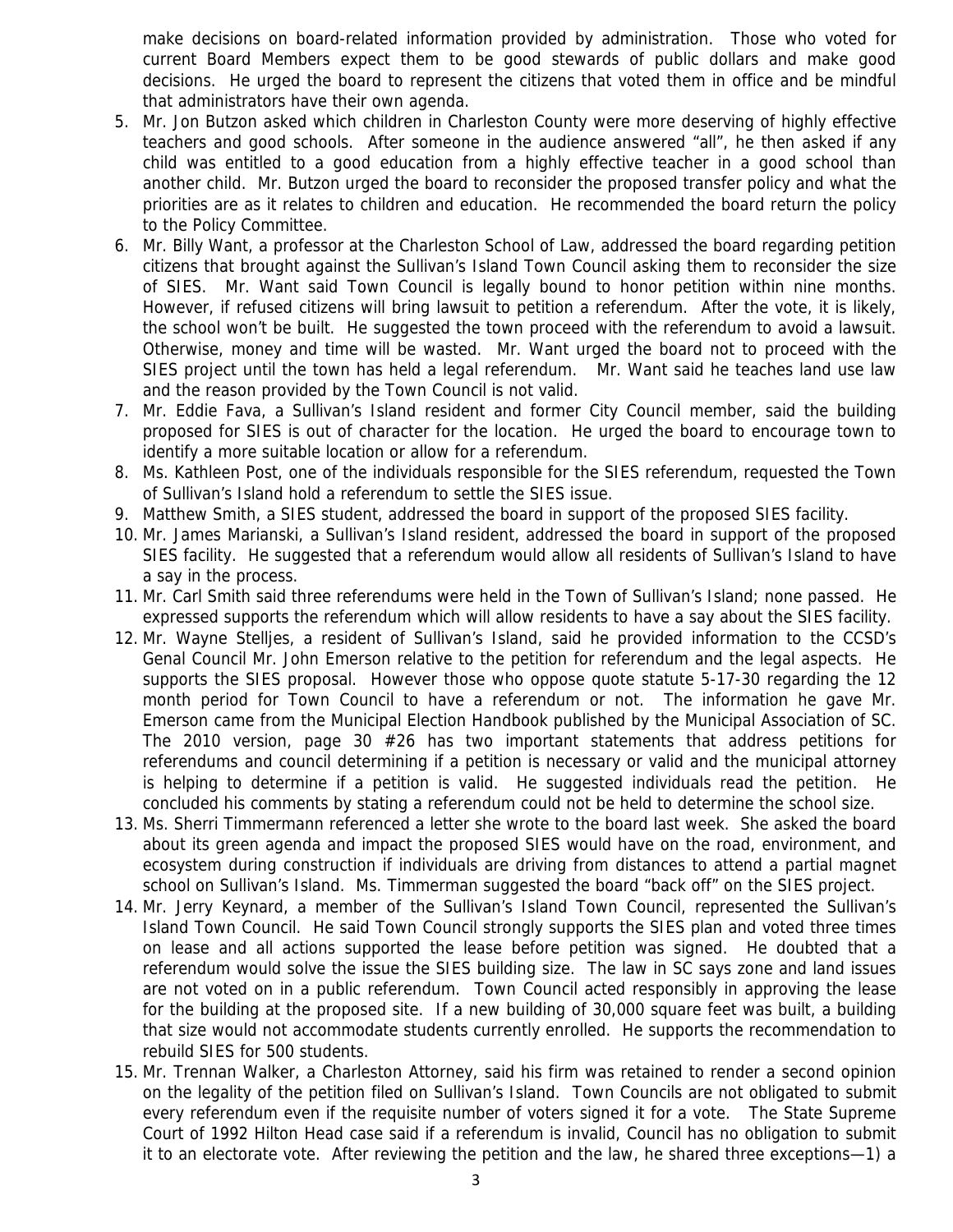referendum does not have to be submitted if it deals with zoning, 2) if the referendum requires something by state law it does not need to be submitted, or 3) if it requires an illegal act it does not need to be submitted. In this case, the referendum states that the Town must submit the design to certain design standards under the zoning ordinance. Zoning doesn't come under the petition of the referendum statute. The second statement in the petition is that town council should not build the school at the proposed size. Size is dictated in part by state regulations. He urged staff to communicate with the district's council.

- 16. Mr. Mike Perkins, Mayor Pro Tem for Sullivan's Island, addressed the board about town council's request for a third declaratory judgment after town council turned down the referendum. The topic was discussed May 2009 when the board approved the 500 student school, and it was reconfirmed in 2010. Town Council approved resolutions to build school for 500 students. Mr. Perkins urged everyone to work together and build school without delay.
- 17. Ms. Hartley Cooper, a Sullivan's Island Design Review Board member, urged the board to support the decision of the Design Review Board. She referred to a letter from Mr. Steve Hurlong that said the school size was appropriate.
- 18. Mr. Loren Ziff, a Sullivan's Island Resident and SIES School Improvement Council chairperson, said he presented a book with 500 signatures to the board a while back. He urged the board to move forward with proposed plan without delay. Mr. Ziff suggested some bullying was going on in the Town of Sullivan's Island.
- 19. Mr. Vince Graham shared safety concerns about the proposed SIES. A while back he contacted board members about relocating the school to another location. He was told by one that the train had left the station and nothing could be done. He requested on the SIES plan under the Freedom of Information Act three months ago and he hasn't received a response to date. He inquired about the timeline for receiving the information he requested under the FOIA.
- 20. Ms. Christel Green, a parent of a Garrett Academy band student, expressed concerns about the band instructor that was fired.
- 21. Ms. Myrtice Brown, PTA president at Hursey, addressed the Board regarding the direction of Hursey Elementary. She said prior to Dr. Winbush's arrival, a decision was made to move in the direction of making Hursey ES a Montessori School. She requested measures be taken immediately to ensure a neighborhood school program for current Hursey ES students in addition to the Montessori program.
- 22. Mr. Robbie Kennemor, a Sullivan's Island resident, agreed with Mr. Ziff's earlier suggestion that there appears to be some bullying going on in the Town of Sullivan's Island. He urged the board to move forward with current plans to rebuild the school.
- 23. Ms. Sara Church, a Sullivan's Island parent, shared a petition with 300 signatures supporting rebuilding SIES for 500 students. She also shared data on the number of students enrolled and those on the waiting list. She urged the board to move forward with plans to rebuild SIES with current specs.
- 24. Ms. Terry Spann, Jr., a Garrett Academy graduate, expressed concerns about the band teacher that was fired at Garrett Academy and lack of communication between the band principal and teacher.
- 25. Ms. Jessica Russell, a 2005 Garrett Academy graduate, addressed the board regarding the firing of the band teacher midyear. She said it interrupted many events that would qualify students for scholarships.
- 26. Ms. Mae Peterseim, a resident of Sullivan's Island, expressed support for the new SIES. She urged the district to build the new school as soon as possible.
- 27. Mr. Bachman Smith IV, a Sullivan's Island resident, addressed in support of the new SIES School. He urged the board to move forward with proposed plans to build SIES.
- 28. Mr. Henry Copeland, a West Ashley resident, expressed concerns about administrative staff occupying a large portion of the board room while citizens stand in hallways. He expressed concerns about millage increase last year and administrators receiving bonuses when teacher salaries were not increased. He also mentioned a high poverty CCSD school that is targeted for 400. Its current enrollment is 386. He said the district doesn't have a plan to change it while staff members have said there is a waiting list and it is over capacity.
- 29. Mr. Larry Kobrovsky, a member of State Board of Education, expressed concerns about the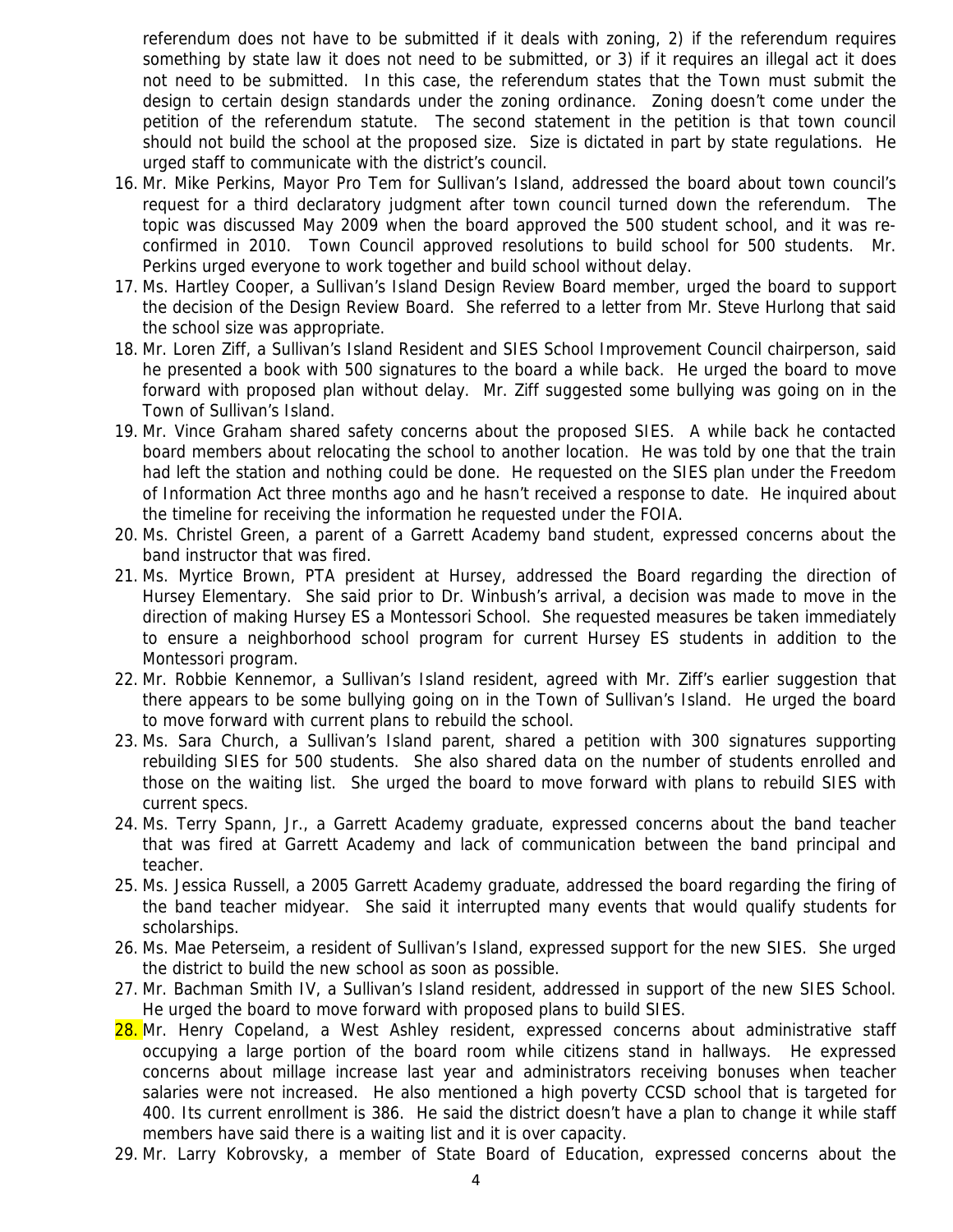proposed SIES. He said there is a state statute that would allow the State Board of Education to waive County Board decisions. He spoke about the number of students to be considered for the new building and said it should be the number of students that live on Sullivan's Island. He encouraged citizens who oppose the SIES building size to submit a waiver to the State Board of Education.

- 30. Mr. Skip Scarpa suggested the Sullivan's Island Town Council did not want the SIES referendum voted on because they don't think they could win. He urged the County Board let Sullivan's Island Town know the people the citizens should have a chance to vote.
- 31. Mr. Robert Brunson addressed the board about the proposed SIES. He said when the election was held Ms. Hartley Cooper won her election to town Council based on the number one thing on her ticket--to build a new school for 500 students. He urged the board to proceed with current plans to avoid delay and hypocrisy.
- 32. Ms. Maria James, a Garrett parent, expressed concerns regarding the band teacher at Garrett Academy that was fired. She also expressed concerns about mold in the band room.

## Mrs. Kandrac asked Mr. Bobby to address the mold issue which was discussed two years ago.

- 33. Ms. Raquel S. Smith addressed the board about the positive things done by the Garrett Academy Band instructor that was fired. She spoke of the number of band students in college studying music education because of the band teacher had on them.
- 34. Ms. Denise Cromwell addressed the board regarding Hursey School. She expressed concern that there has not been a meeting to involve parents or community members in decisions related to the proposed Montessori program. She also spoke about an incident at Corcoran Elementary involving her nephew at Corcoran who was arrested, handcuffed and taken to jail.

The board recessed for 5 minutes at 7:22pm. The board meeting reconvened at 7:28 with nine board members present.

# **VII. APPROVAL OF MINUTES/EXECUTIVE SESSION AGENDA ITEMS**

## 7.1: **Open Session Minutes of March 26, 2012**

Mrs. Kandrac, moved, seconded by Mrs. Coats approval of the March 26, 2012 Open Session minutes with the following revisions. The motion was approved 8-0.

- Mrs. Kandrac said page 7 May 12 date should be March 12
- Mrs. Kandrac said regarding CEEFC it said Mrs. Kandrac said she left meeting because of board workshop at a different location. She commented about one meeting at Bridgeview and other at 75 Calhoun.
- Mrs. Kandrac said she said community people that serve on the Audit & Finance also serve on CEEFC without being given an opportunity to apply.

## 7.2: **Motions of Executive Session of April 23, 2012**

**1.1: Legal Matter – Sullivan's Island Elementary** – Chairman Fraser announced that the board discussed a legal matter regarding Sullivan's Island Elementary in Executive Session. The Board was advised that they would receive a contract to approve for construction of a 500 student school on October 23, 2012. There was a motion and a second to ask town of Sullivan's Island to hold referendum that the board would receive in advisory capacity prior to that date. The motion failed 6-3 (Kandrac, Moffly, and Thomas supported the motion).

Rev. Collins asked if it was lawful to tell the people the size to build the school. Mr. Fraser referred Rev. Collins to information received from attorneys. Rev. Collins asked if the referendum could dictate the size of building.

Mr. Thomas said no board should speak louder than the people. He suggested a referendum be held.

Mrs. Green said she did not support further delaying the construction of SIES. Therefore, she would not support the motion because she supported the plan the board voted on earlier.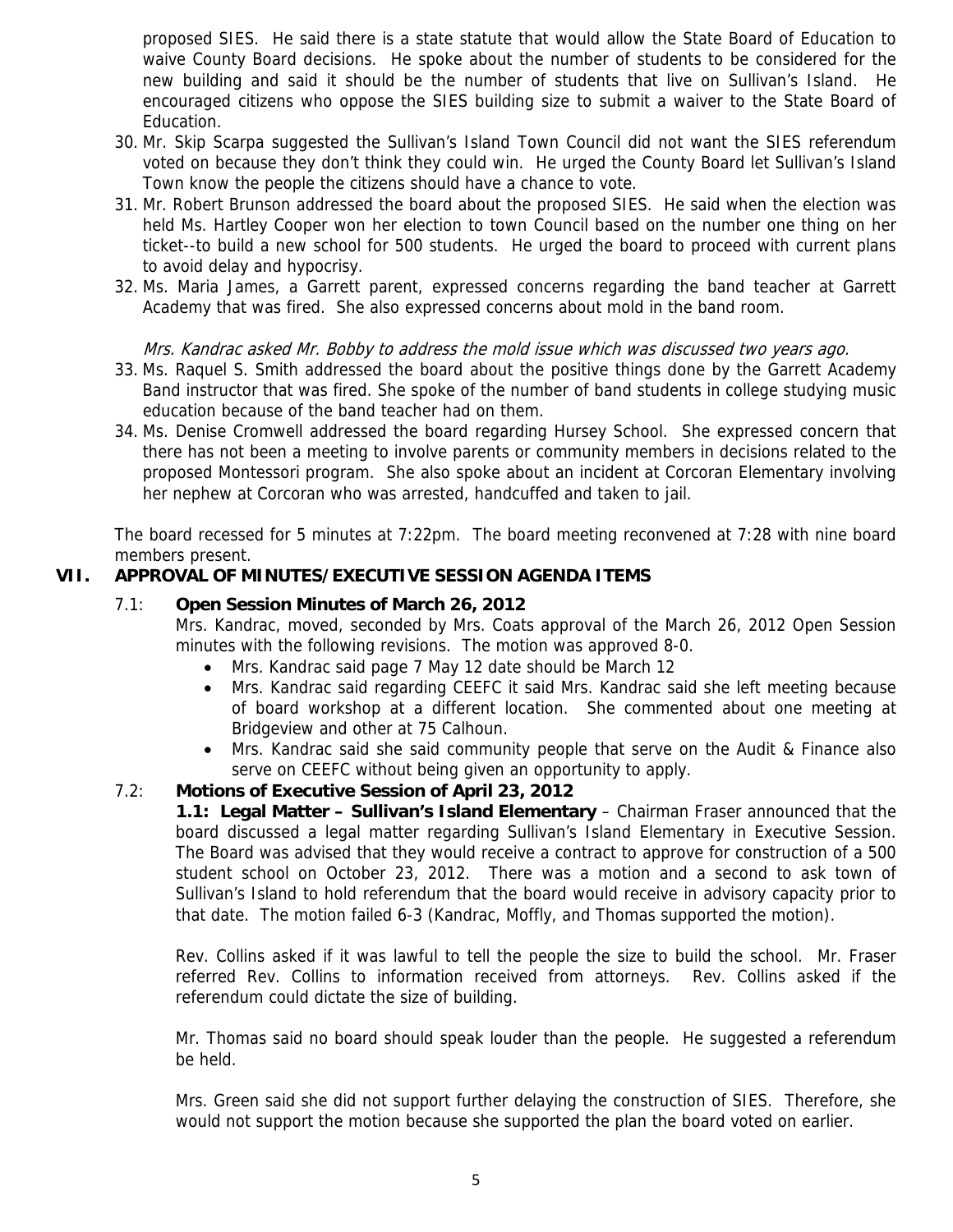Rev. Collins encouraged the board to support the recommendation and mentioned the election in November and said some board members will change seats. He said the current board should vote now. It is not bound by a referendum.

Mr. Ascue said the board has an obligation to do the best job it could. He supports the recommendation to build a school for 500 students. Citizens were engaged in the SIES issue.

Mrs. Moffly said the residents should have a voice and a referendum. She expressed concerns about the 70,000 sq. ft building and said it was a "big box". Then she expressed concerns about the island being small and students being bused in from the north area of Mt. Pleasant. She concluded that a new school was needed in the north area of Mt. Pleasant.

Mrs. Coats asked what would happen if the town does nothing and would there be a delay in construction. Mrs. Green said the citizens have already spoken. That's why she doesn't support a referendum. All has been considered earlier. Now it is time to move on. Mr. Thomas said a legal issue would be pending if the board moves forward.

**1.2: District 9 Board Vacancy** – The Board approved a recommendation to appoint Mr. Leon Green to the District 9 Constituent Board. The vote was 9-0.

NOTE: Mr. Ascue left the meeting at 7:40pm. Therefore, he did not vote on agenda items listed below.

**1.3: School of the Arts Appeal Request** – The Board voted on a parent request for an appeal to be heard. The vote was 4-4 (Coats, Green, Fraser, and Oplinger opposed).

The board also voted on a motion to not hear the appeal – the vote was 4-4 (Collins, Kandrac, Moffly and Thomas opposed).

Rev. Collins moved, seconded by Mrs. Kandrac to accept a written of appeal and decide in Executive Session. Mr. Fraser suggested the motion be tabled until the next meeting. However, Mrs. Kandrac requested the board vote on Rev. Collins' motion suggesting a written appeal. The vote was 4-4 (Coats, Green, Fraser, and Oplinger opposed).

**1.4: Potential Sale – Memminger ES Annex Building and Adjoining Property** – The Board approved a method for moving forward with the private sale of a part of the Memminger Elementary School site. This is an area of approximately 1/3 of an acre that includes two separate buildings approximately 3,200 square feet in total. (Previously used for early education classrooms). The total cost is \$3,775 includes Level I Environmental (\$2,525.00), Appraisal (\$400.00), and Legal (\$850.00). The motion was approved 5-3 (Collins, Kandrac, and Moffly).

In open session Rev. Collins said he doesn't have a problem with it being used for educational purposes. However, he has a problem with property being sold privately and there being no public notice. Mrs. Moffly said the board is supposed to be transparent and accountable to taxpayers and those living in neighborhood hasn't had input. Rev. Collins shared his intent to bring a policy to the board that requires public input.

## **7.3: Financial Minutes of March 26, 2012**

Mrs. Kandrac moved, seconded by Mrs. Coats approval of the March 26, 2012 Financial Minutes. The vote was 8-0.

# **VIII. CAE UPDATE**

# **8.1: School Improvement Grant Update – Mr. Lou Martin**

Due to time restraints, the School Improvement Grant Update presentation was postponed.

- **IX. MANAGEMENT REPORT(S)**
- **X. COMMITTEE REPORT(S)**
	- **10.1: Audit & Finance Committee**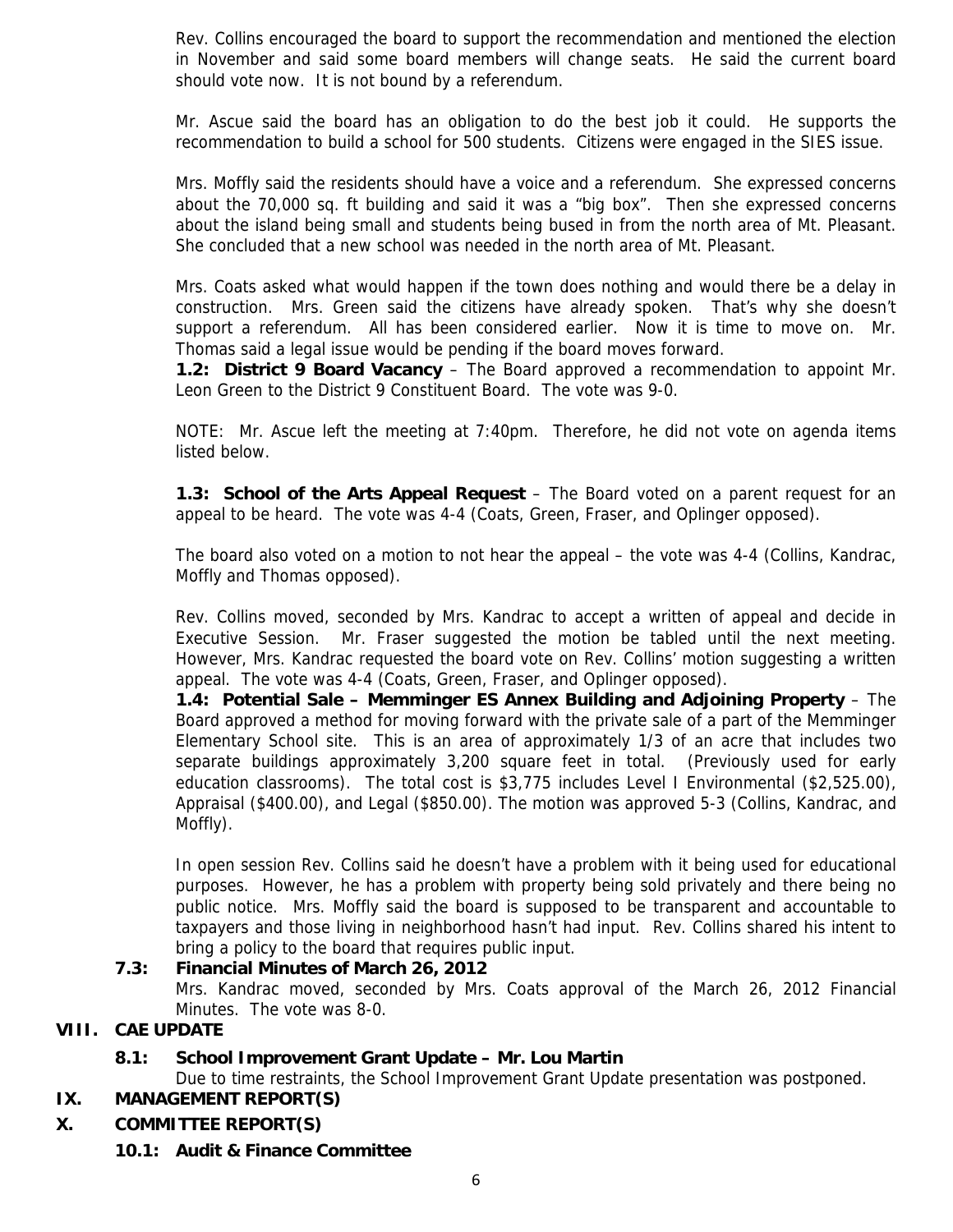## **A. Lunch Price Increase – 2012-2013**

Mrs. Coats moved, seconded by Mrs. Green, approval of a school lunch price increase to \$2.25. The vote was 4-4 (Collins, Kandrac, Moffly, and Thomas opposed).

Mrs. Coats said this is a federal formula that tells the district how much it must charge for lunch. The federal government wants the cost at \$2.51 for full-priced meals by 2016. However, the federal government reassesses the amount annually. She said the federal regulation is called the Healthy Hungry Children Act.

Mrs. Moffly asked if it could be changed by 10 cents instead of 20 cents the first year. Mr. Thomas asked how many students purchase full price meals Mr. Campbell said approximately 5,000 students.

Mrs. Kandrac asked Mr. Campbell why he defamed Preferred Meal Systems she sent to him. Mr. Campbell said he sent information that he received from an employee in Greenville. Mrs. Kandrac asked if it's an individual that previously worked in CCSD. Mr. Fraser told Mrs. Kandrac she was out of order. She suggested he call for the vote. Rev. Collins asked if amount could be less than 10 cents. Mr. Campbell said formula says 10 cents the first year.

After the vote, Mrs. Coats said the board does not have to make a motion because it's a federal mandate and will increase anyway.

### **B. Sullivan's Island Demolition**

Mrs. Coats moved, seconded by Mrs. Oplinger approval of a contract for Sullivan's Island Elementary School – Demolition Package to complete demolition services in the amount of \$122,300.00. The motion was approved 5-3 (Kandrac, Moffly, and Thomas).

## **10.2: Policy Committee**

## **A. HAC Committee Recommendation – Students**

Mrs. Moffly moved, seconded by Mr. Thomas, to approve the following students to serve on the Health Advisory Committee - Curtis Williams of James Island High and Ashley Norman. Also, she said Harry Griffin of Academic Magnet High would serve as an alternate. The vote was approved 6-2 (Green and Oplinger opposed).

Mrs. Moffly recommended Mr. Frederic R. Boockfor serve as a replacement in the teacher position and Mr. Paul Garnot as a replacement for the health position. No action was taken on the recommendation.

Mr. Fraser asked about the number of student applicants. Mrs. Moffly said six. Mr. Fraser said recommendation only listed students. Then he suggested the board will vote on other positions at a future meeting. Mrs. Moffly agreed.

Mrs. Coats suggested individuals apply specifically for seats they want to serve in similar to CEEFC and Audit and Finance Committee members. She said the person recommended Mrs. Moffly recommended is a pharmaceutical representative, not a doctor. Mrs. Moffly said the state law is fairly broad and is looking for individuals to uphold SC Comprehensive Health Education Act. The state expects the district to fill position with a thirteen panel local group consisting of two parents, three clergies (or they could be a clergy and a parent and wear two hats), two health professionals, two teachers, two students (one being the president of a student body at a high school), and two other persons not employed by the local school district.

Mrs. Moffly said there was a vacancy and Mr. Spurlock raised the issue that, in the past, HAC always had a certified teacher on the committee. The committee agreed to honor Mr. Spurlock's request to honor the request. However, there was a committee member that was capable and qualified to serve as a community member.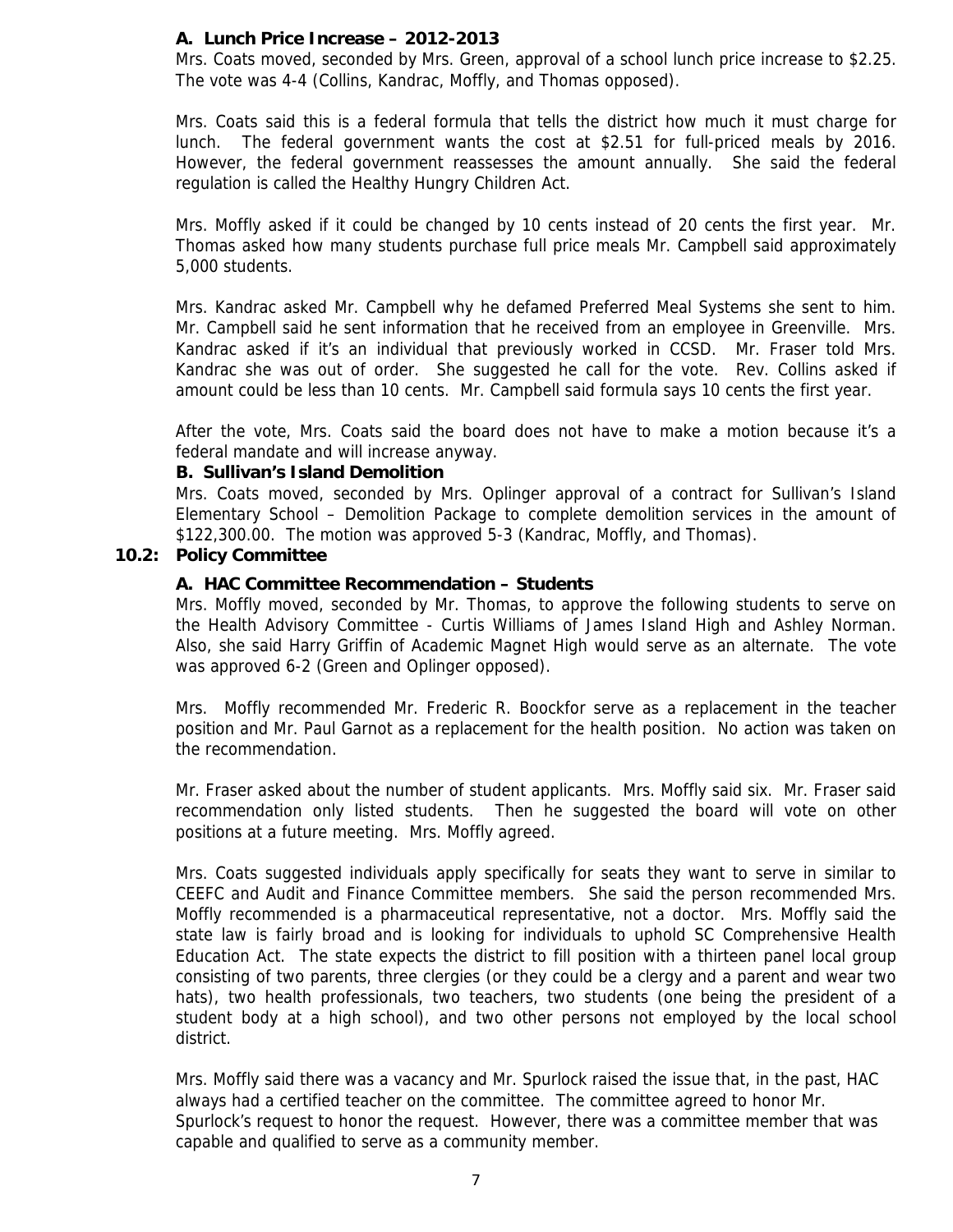## **B. First Reading – Policy JFABC – Student Transfer**

Mrs. Moffly moved, seconded by Mr. Thomas, approval of the recommendation approving the first reading of Policy JFABC – Student Transfer – approved 7-1 (Green opposed).

Mrs. Moffly said there is a bill going forward to Senate on Choice Options. She said school districts may have to offer students at least one choice school and allow students to cross district lines. Mrs. Moffly said the proposed policy doesn't address all that is in bill, it only addresses capacity.

Mrs. Green said she opposes the recommendation because Mrs. Moffly said the recommendation came out of the Policy Committee which she is on the policy committee and it was not discussed. Rev. Collins said it was discussed by the Policy Committee before Mrs. Green came on the committee. Mrs. Moffly said it came out of the Policy Committee before Mrs. Green got on the Policy Committee. Dr. McGinley asked how it aligned with Mr. Bobby's student transfer proposal. . She asked Mr. Bobby if he reviewed the proposed policy and if capacity was taken into consideration. Mr. Bobby said when discussed earlier, it was determined that having capacity information made sense for the actual execution of the policy. He said it's been a while since he reviewed the proposed policy. Staff met with constituent boards and County board and capacity was considered. Mrs. Coats asked why it this was the first reading if it came before the board earlier. Mrs. Moffly said the policy failed earlier because of capacity definition. Mrs. Coats asked about the terms lottery versus waiting list. Mrs. Moffly said lotteries are based on a waiting list. Mrs. Coats suggested it be specified and written in the policy. Mrs. Coats also asked why the word convenience was removed. Rev. Collins said because the committee wanted to limit the number of excuses. Many appeals don't have valid reasons so the word convenience is used. Mrs. Moffly said students would be listed on a waiting list. Mrs. Coats asked if the capacity information would change the proposed policy and if changes should take place before capacity study is complete. Mrs. Moffly said the board requested the study and Mr. Bobby said it would be done in 30 days. A draft was received after that time. The report is long overdue. Mr. Fraser said he is also concerned about the lottery. Mrs. Moffly said it's based on first come first serve. Mr. Fraser said his concern is mainly about a lottery system when it has not been defined. It is necessary to have clarification on the waiting list and a process. Dr. McGinley requested time to bring a process to the board. Rev. Collins said the next meeting is three weeks away. If postponed, it could hold up the policy. Mrs. Moffly said she was willing to amend the proposed policy at the meeting to say district could use a waiting list. Mr. Fraser called for a board vote on the first reading at this time.

Dr. McGinley said the policy would not go into effect this school year because the date if March  $1<sup>st</sup>$  is already passed for this school year.

#### **\* C. Student Code of Conduct**

Mrs. Moffly moved, seconded by Rev. Collins, approval of the recommendation correcting language regarding due process which is important for students and families. The correction is about suspension and not allowing individuals to appeal to the board and correct the code to allow due process.

Mrs. Coats asked about plan to update the Student Code of Conduct prior to printing new books. Dr. Herring said the revision would be included in next year's Student Code of Conduct. Mrs. Coats asked how change would be communicated. Mr. Emerson said it would become effective immediately and communicated however board wants it. Mrs. Moffly suggested a letter to principals.

Mrs. Coats said she didn't understand the logistics. She asked if student remain in school during appeal. Mrs. Moffly said that would stay same as is now. The motion was approved 8- 0.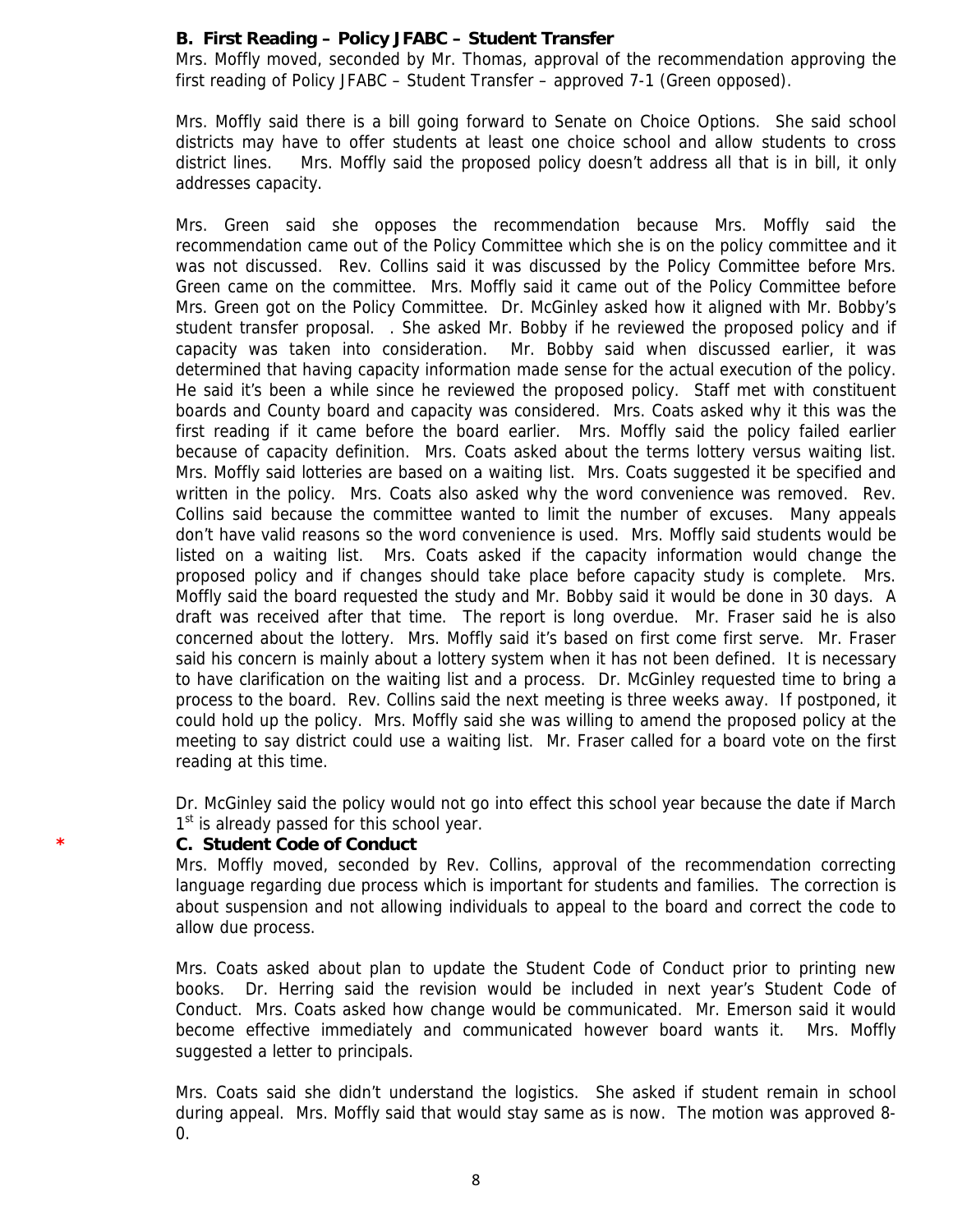## **XI. POTENTIAL CONSENT AGENDA ITEMS**

# **11.1: Sullivan's Island Elementary Update – (Thomas, Coats, Collins, Moffly, and Kandrac)**

Mr. Thomas led the discussion on Sullivan's Island Elementary stating it be pulled due to earlier vote.

## **11.2: Tuition – Non Residents – Statute 59-63-30( c ) – Mr. Emerson**

Mrs. Coats moved, seconded by Mrs. Oplinger for the district to begin charging tuition to eligible students per statute \$59-69-30c and #45 to children attending CCSD schools but reside outside the county, effective 2012-13 school year. The motion was approved 8-0.

Mr. John Emerson said it makes consistent and ensure that students from outside of county are per statute charged tuition. Under statute  $#59-69-30c$ . He said the next statute  $#45$ allows charging of tuition to a student. that may have property in their name in excess of \$300 or more. This applies to all students in this category and could be applied to all students currently enrolled or new students to enroll.

Rev. Collins asked about the amount. Mr. Emerson said approximately \$6,600 is a statutory formula amount for schools.

## **11.3: K-5 Reading Textbook Selection**

Mrs. Oplinger moved, seconded by Mrs. Green to approve the K-5 instructional materials recommended for use in the Charleston County School District. The funding source is the State Department of Education. There is no future fiscal year impact with this textbook adoption. The motion was approved 8-0.

## **11.4: House Bill #3014 – (Moffly Coats, Collins, Kandrac, and Thomas)**

Mrs. Moffly suggested the board support House Bill #3014 that would allow schools districts to have three diplomas instead of one. She said certificates will not get students into a two year colleges for industry standard certification. She said South Carolina offers only one diploma. Math is another CCSD problem. CCSD requires more core Carnegie Units than any other state to receive high school diplomas. She suggested the board write Legislation to support this house bill. Mrs. Moffly said states are judged based on graduation rates and companies wishing to move to this state look at the quality of education based on high school graduation rates. She suggested the way it is being done now was "shameful".

Dr. McGinley said administration supports the part about a degree for children with special needs. She asked Dr. Winbush to comment on the other type diploma and consider the message of what might appear to be lowering of standards. Dr. Winbush said they needed more time to explore because the other one allows for two pathways. He said it is a great idea but, decisions would have to be made on what electives schools would have to give up. Mr. Fraser applauded the idea of having tracks to get people lined up. However, he said he didn't know enough about the subject to say tonight that requiring less is okay.

Mrs. Moffly said it's an open opportunity to have something that aligns with individual ability. She said a number of students are passing Algebra I and being forced to take Algebra II and most students don't need Algebra II. She had the same conversation with Dr. Mary Thornley at Trident Technical who said two levels of math were sufficient for Trident Technical College. Mr. Fraser said he also had a conversation with Dr. Thornley. However, the information he received was different. Mrs. Coats suggested the board had time to craft so voting on it tonight would not affect it one way of the other.

Mr. Thomas said the bill would decrease teaching of science and math and it would not help with bringing industries to Charleston. Mrs. Moffly said not everyone is meant for four year college and only a small percentage of students graduate from college.

### **11.5: SCSBA Officer/Board of Directors Nomination**

Mrs. Coats nominated Mr. Ascue, seconded by Mrs. Green to serve on the South Carolina